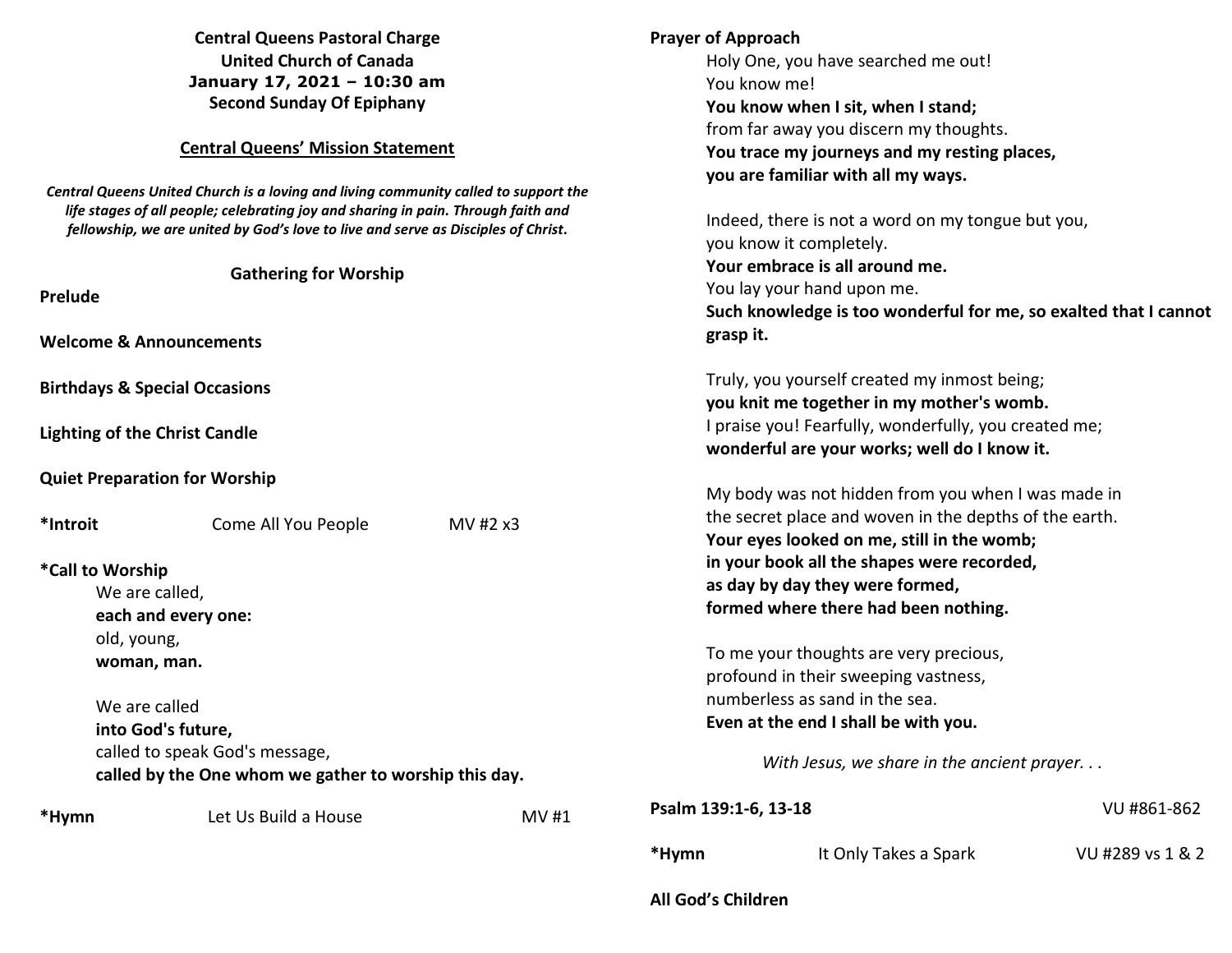| *Hymn                                                                                                                                                                                                                                            | It Only Takes a Spark  | VU #289 vs 3 |  |  |  |  |  |
|--------------------------------------------------------------------------------------------------------------------------------------------------------------------------------------------------------------------------------------------------|------------------------|--------------|--|--|--|--|--|
| <b>Presentation of Our Gifts</b>                                                                                                                                                                                                                 |                        |              |  |  |  |  |  |
| <b>Offertory Invitation</b>                                                                                                                                                                                                                      |                        |              |  |  |  |  |  |
| <b>Offertory</b>                                                                                                                                                                                                                                 | What Can I Do?         | MV #191      |  |  |  |  |  |
| <b>*Presentation of Offering</b>                                                                                                                                                                                                                 |                        |              |  |  |  |  |  |
| *Offertory Prayer<br>God, we offer these gifts of money, as we offer ourselves, for<br>the imagining and realizing of your vision for all creation. Amen                                                                                         |                        |              |  |  |  |  |  |
| Listening for the Word                                                                                                                                                                                                                           |                        |              |  |  |  |  |  |
| <b>Sacred Readings</b><br>1 Samuel 3:1-10<br>John 1:43-51                                                                                                                                                                                        |                        |              |  |  |  |  |  |
| Anthem                                                                                                                                                                                                                                           | <b>Musical Friends</b> |              |  |  |  |  |  |
| <b>Sermon</b>                                                                                                                                                                                                                                    | A Fresh New Vision     |              |  |  |  |  |  |
| <b>Responding to the Word</b>                                                                                                                                                                                                                    |                        |              |  |  |  |  |  |
| <b>Pastoral Prayer</b><br>God of all life and each life,<br>Each week our prayers mingle with folk in many different places.<br>We face many different challenges and, also a common<br>challenge, responding to the pandemic, though in so many |                        |              |  |  |  |  |  |

different contexts. We thank you for honouring all our prayers with the gift of your Spirit, so that we can find strength and wisdom we need in you.

 We remember today people living face to face with war and violence, in those places where hatred has been stirred up and fear stalks folk on their own streets; and we pray for all those displaced by violence, seeking refuge among us or in camps and

communities around the world: God, speak to us a word of peace:  **Embrace us with your love.** 

 We remember before you today folk living face to face with so much economic uncertainty, for those who have lost their jobs or worry what may happen as this year unfolds: God, speak to us a word of reassurance:  **Embrace us with your love.** 

 We remember before you today folk living face to face with discrimination and social prejudice, for those who are bullied at school, at work or at home, for those who are made ashamed of who they are: God, speak to us a word of dignity:  **Embrace us with your love.** 

 We remember before you today folk living face to face with illness and suffering, for those struggling with disability, made more complex these days, and for those who know grief or anxiety, especially those cut off from comfort or support by months of pandemic isolation: God, speak to us a word of healing:  **Embrace us with your love.** 

 We remember before you today folk divided by differences of race or creed, of culture, gender or generation: and we pray for all those who seek to build bridges of understanding and co-operation across differences: God, speak to us a word of reconciliation:  **Embrace us with your love.** 

We remember before you today your whole creation and its many vulnerable facets and faces. Teach us how to care for the rips and tears in the fabric of the world you love so we may live together wisely:

God, speak to us a word of wisdom:

 **Embrace us with your love. Amen** 

**\*Hymn** I Have Called You by Your Name MV #161